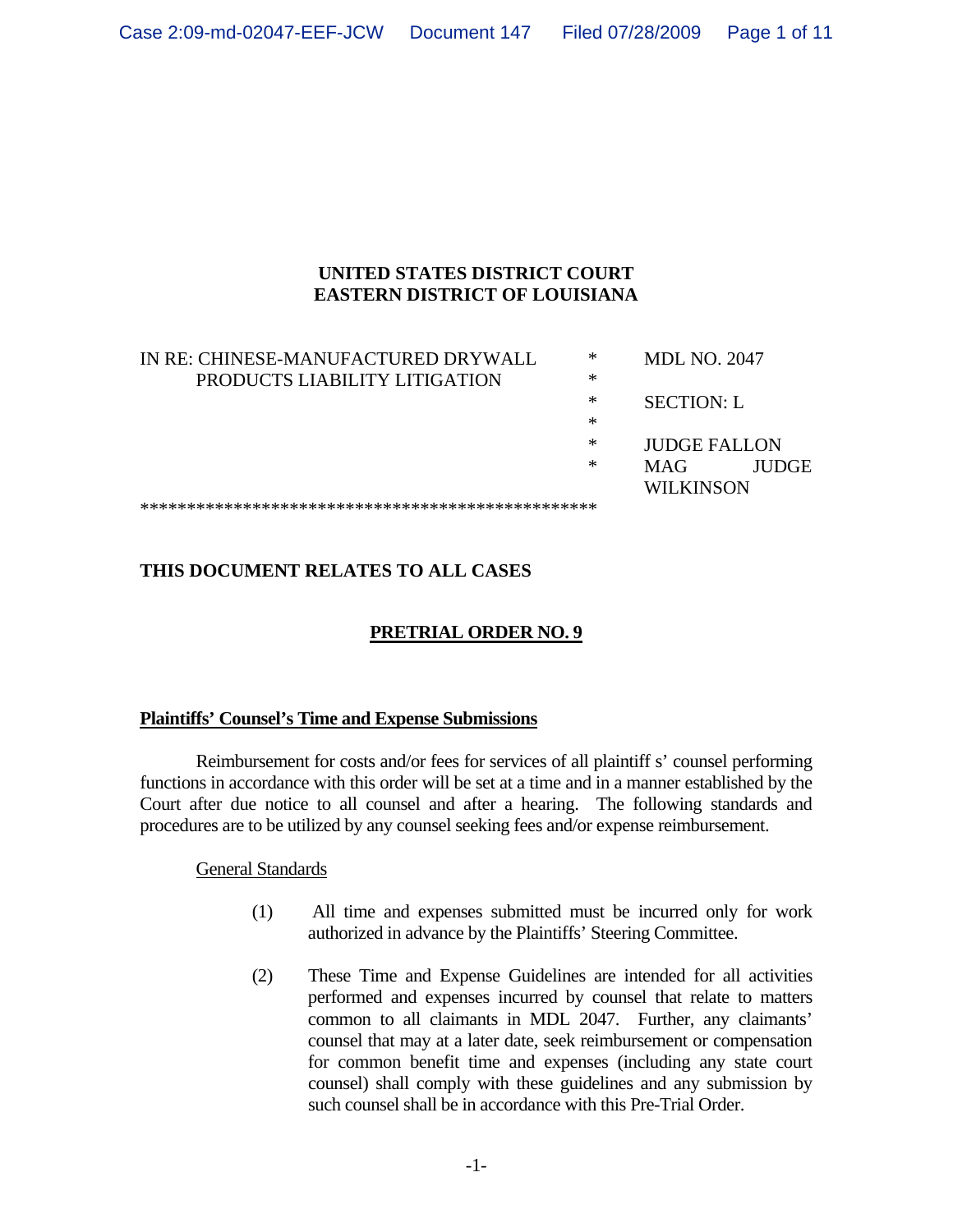- (3) Plaintiffs' Liaison Counsel has retained and the Court approves the retention of Philip Garrett, CPA ("PG"), to assist and provide accounting services to Plaintiffs' Liaison Counsel, the Plaintiff's Steering Committee, and the Court in MDL 2047. PG will be assisting in compiling submissions and will provide reports to Plaintiff's Liaison Counsel who shall submit them with the Court on a monthly basis. These reports will include both time and expenses and will summarize, with back-up detail, the submissions of all firms. Submission of time and expense records to PG and the Court shall be considered as if submitted under seal.
- (4) Time and expense submissions must be submitted timely, on a monthly basis, to PG electronically at the website set up to handle time/billing submissions "GarrettCo-CCMS.com." It is essential that each firm, on a monthly basis, timely submit its records for the preceding month. All submissions shall be certified by a senior partner in each firm attesting to the accuracy and correctness of the submission.
- (5) The first submission is due on September 15, 2009 and should include all time and expense through August 31, 2009. Thereafter, time and expense records shall be submitted on the  $15<sup>th</sup>$  of each month and shall cover the time period through the end of the preceding month. Any time or expense records submitted more than six (6) months in arrears may not be considered or included in any compilation of time or expense calculation and shall be disallowed, except for good cause shown and with Court approval.

### Time Reporting

- (1) Only time spent on matters common to all claimants in MDL 2047 will be considered in determining fees. No time spent on developing or processing any case for an individual client (claimant) will be considered or should be submitted.
- (2) All time must be accurately and contemporaneously maintained. Time shall be kept according to these guidelines and specifically in accordance with the Litigation Task Definitions as outlined in Attachment "A". All counsel shall keep a daily record of their time spent in connection with this litigation, indicating with specificity the hours, location and particular activity (such as "conduct of deposition of A.B."). The failure to maintain such records, as well as insufficient description of the activity may result in a forfeiture of fees.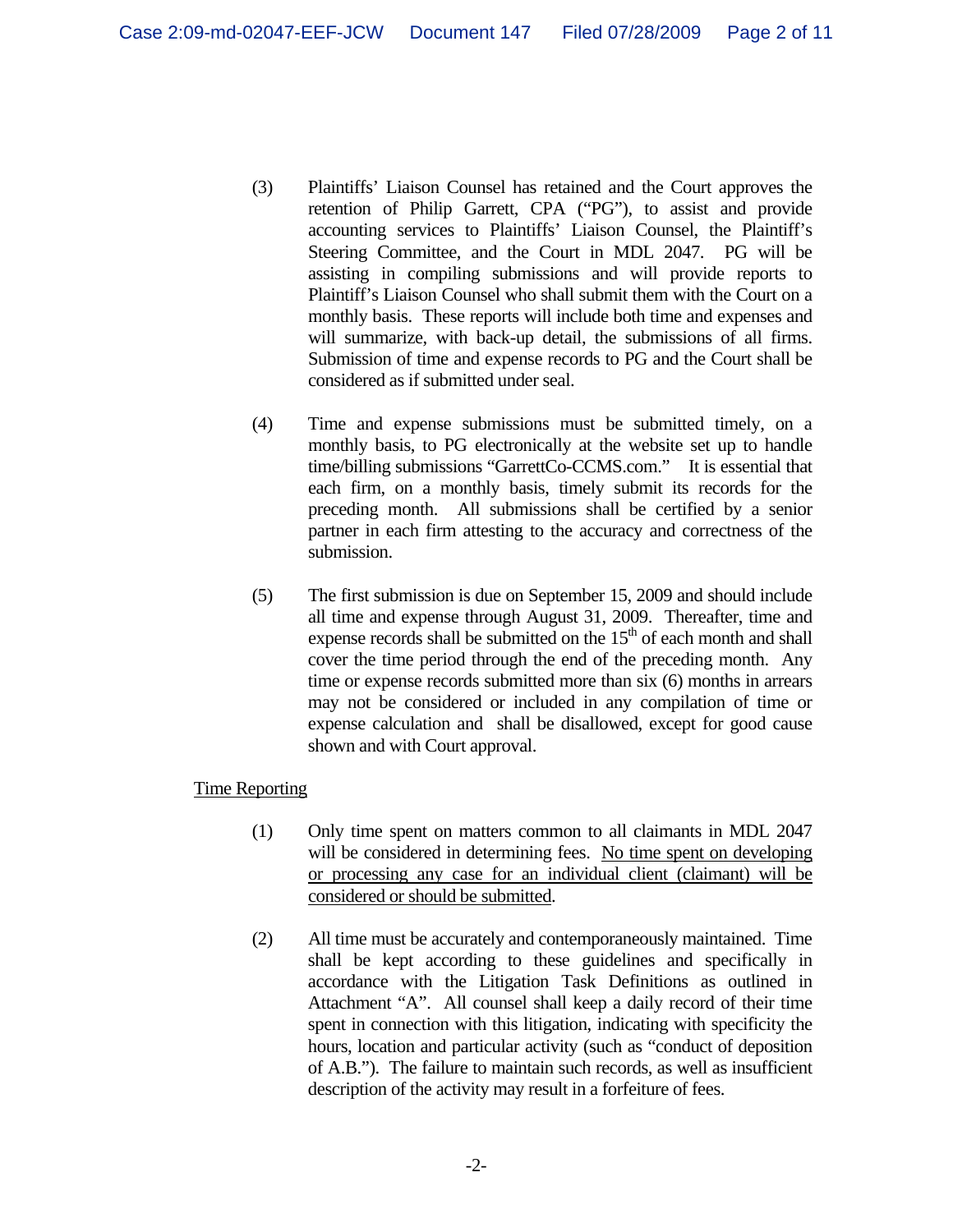- (3) All time for each firm shall be maintained in quarter-of-an-hour increments. Failure to do so may result in time being disallowed.
- (4) All time records shall be submitted to the PG website, together with a summarization of the total of member firm time broken down by each separate name of time keeper and Litigation Task Definition the time spent during the preceding month and the accumulated total of all time incurred by the firm during the particular reporting period. The summary report is located on the PG website.
- (5) The summary report form shall be certified by a senior partner each month attesting to the accuracy and correctness of the monthly submission.

### Expense Reporting

- (1) Advanced costs will be deemed as either "Shared" or "Held."
	- a. Shared Costs are costs that will be paid out of a separate Plaintiffs' Steering Committee MDL 2047 Fund account to be established by Plaintiffs' Liaison Counsel and to be funded by all members of the PSC and others as determined by the PSC. The PSC MDL 2047 Fund account will be administered by Herman, Herman, Katz & Cotlar, L.L.P.
	- b. Held Costs are those that will be carried by each attorney in MDL 2047 and reimbursed as and when determined by the PSC.
- (2) Each member of the PSC and any others as set forth in section (1) above will contribute to the Plaintiffs' Steering Committee MDL 2047 Fund at times and in amounts sufficient to cover the administration of the MDL. The timing and amount of each assessment will be determined by the PSC.

### Shared Costs

- (1) Shared Costs are costs incurred for the common benefit of the MDL as a whole. No individual client-related costs can be considered as Shared Costs. All costs of a substantial nature that meet these requirements and fall under the following categories shall be considered Shared Costs and qualify to be submitted and paid directly from the MDL account. All Shared Costs must be approved by Plaintiffs' Liaison Counsel prior to being incurred and prior to payment. Shared Costs include:
	- a. Court, filing and service costs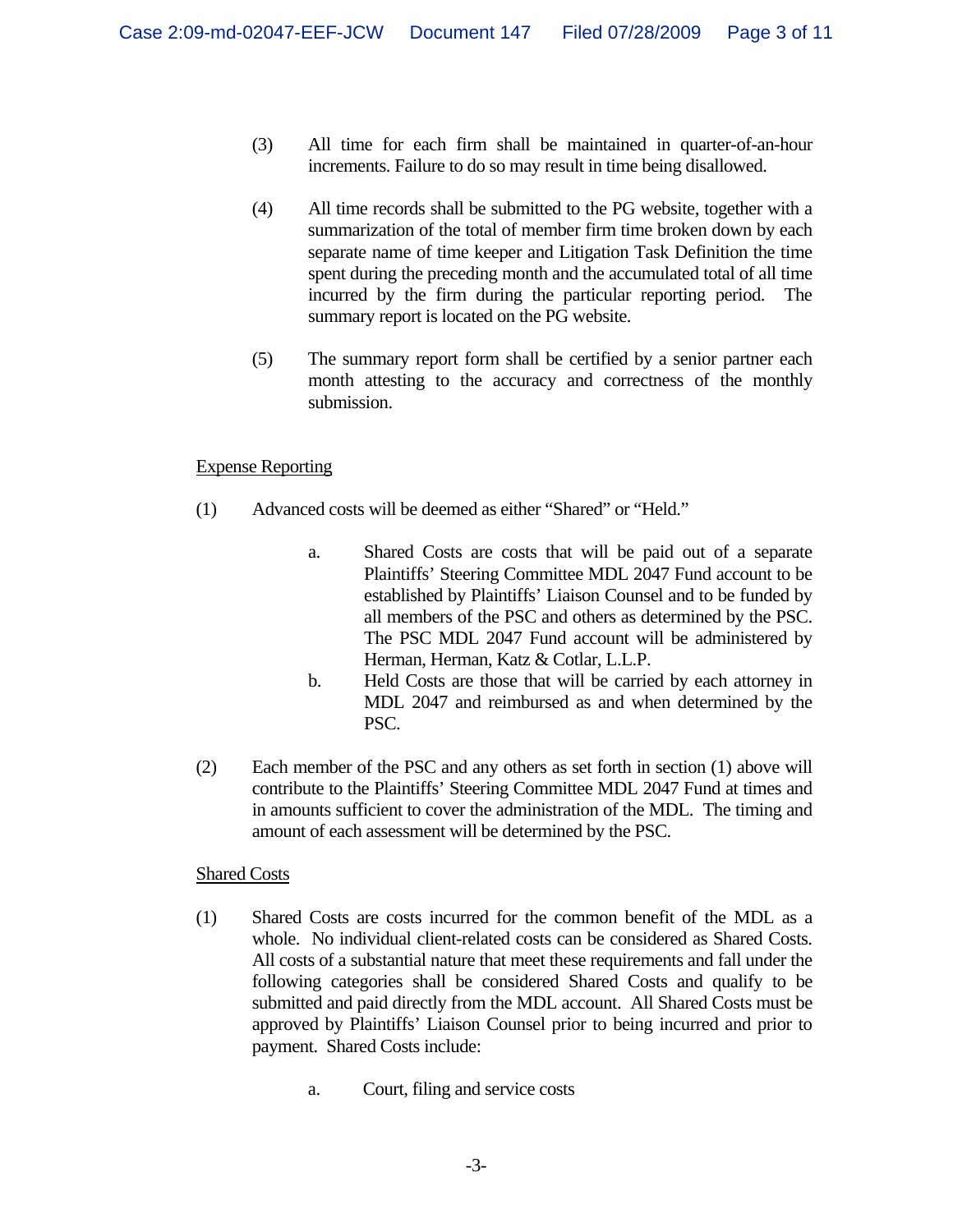- b. Deposition and court reporter costs
- c. Document Depository: creation, operation, staffing, equipment and administration
- d. Plaintiffs' Liaison Counsel administrative matters (e.g., expenses for equipment, technology, courier services, long distance, conference calls, telecopier, electronic service,postage, meeting expenses, travel for administrative matters, photocopy and printing, secretarial/temporary staff, etc.)
- e. PSC group administration matters such as meetings and conference calls
- f. Legal and accountant fees
- g. Expert witness and consultant fees and expenses
- h. Printing, copying, coding, shipping, scanning (both in and out of house or extraordinary firm cost)
- i. Research by outside third party vendors/consultants/attorneys
- j. Common witness expenses including travel
- k. Translation costs
- l. Bank or financial institution charges
- m. Investigative services
- n. Claims Administrator charges
- o. Special Master charges.
- (2)Plaintiffs' Liaison Counsel shall prepare and be responsible for distributing to the appropriate plaintiffs' counsel and the PSC reimbursement procedures and the forms associated therewith. Request for payments should include sufficient information to allow Plaintiffs' Liaison Counsel and the CPA to account properly for costs and to provide adequate detail to the Court. All requests shall be subject to review and approval by Plaintiffs' Liaison Counsel.

#### **Held Costs**

- (1) Held Costs are costs incurred for the global benefit of the MDL. Held costs are those that do not fall into the above Shared Costs categories but are incurred for the benefit of all plaintiffs in general. No specific client-related costs can be considered as Held Costs. All costs of a substantial nature that meet these requirements and fall under the following categories shall be considered Held Costs and qualify to be submitted for consideration by the PSC and the Court for future reimbursement.
	- I. Telefax charges
	- II. Postage, shipping, courier, certified mail
	- III. Printing and photocopying (in-house)
	- IV. Computerized research Lexis/Westlaw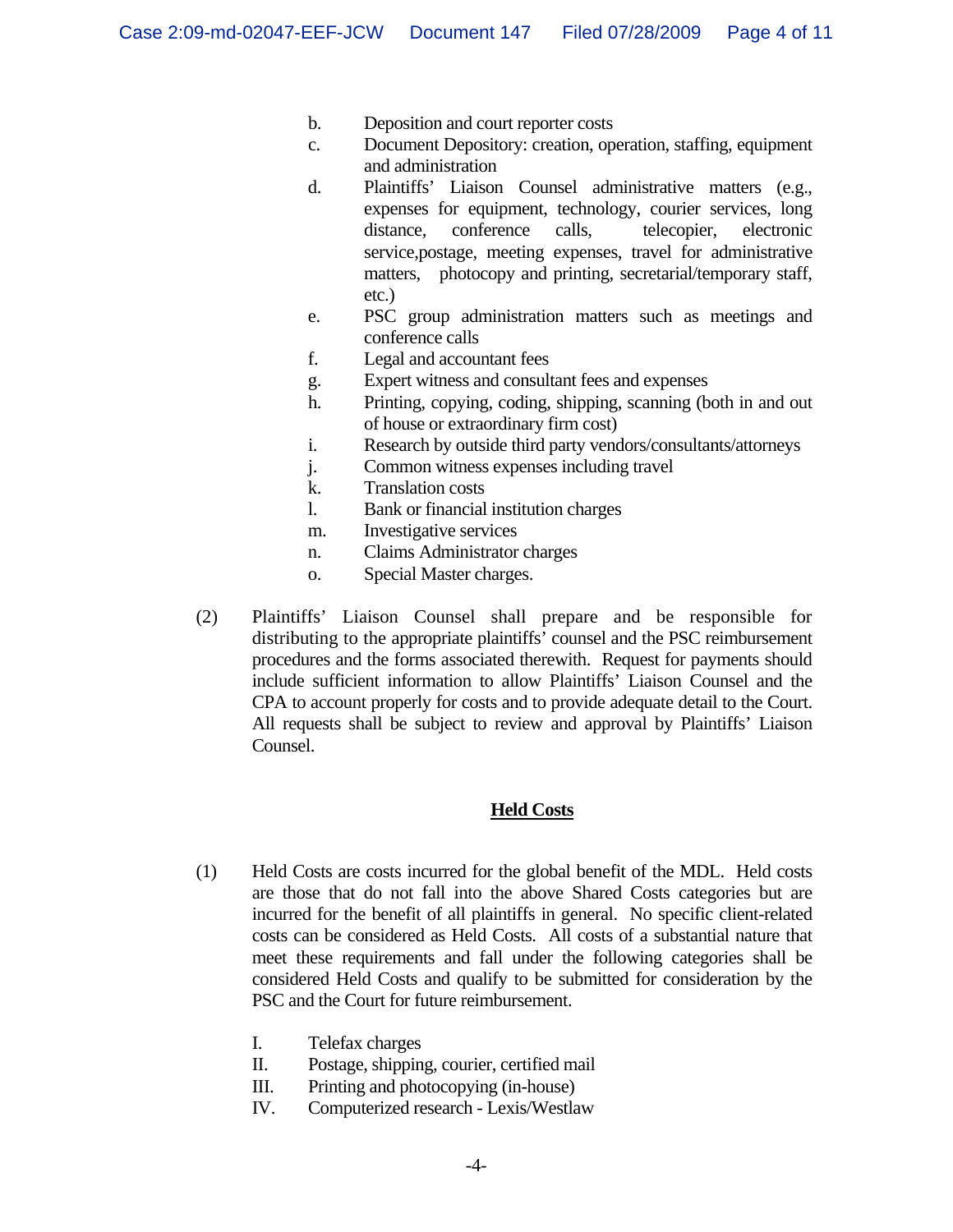- V. Telephone long distance (actual charges only)
- VI. Travel pursuant to Travel Limitations set forth below, including travel for attorney to attend depositions, court or legislative matters.
	- A. Airfare
	- B. Reasonable ground transportation
	- C. Hotel
	- D. Reasonable meals and entertainment
	- E. Reasonable other (parking)
	- F. Car rental, cabs, etc.

#### Travel Limitations

Except in extraordinary circumstances approved by Plaintiffs' Liaison Counsel or the PSC, all travel reimbursements are subject to the following limitations:

- (1) Airfare. Only the lowest-price available coach airfare at time of booking (either at restricted coach rates or rates which allow the reservation to be rebooked without surcharge and other agency fees) for a reasonable itinerary will be reimbursed. Notwithstanding the foregoing, first class airfare shall be allowed for cross-country flights that are in excess of four hours non-stop flight time or international flights. Airfare expense submissions must be supported by invoice or receipt for airfare that shows class of airfare purchased, name of traveler, and destination. If an invoice or receipt is not available, a canceled check or credit card statement may be submitted provided an Affidavit from the traveler is also submitted stating that the expense was for coach airfare, within the limitations of this Pre-Trial Order, and that the trip was for common benefit. If first class if flown and only coach fare is reimbursable, proof of applicable coach fare shall be provided.
- (2) Hotel. Hotel room charges will be reimbursed up to the greater of (a) \$300 per night excluding taxes, or (b) the average available room rate of the Hyatt, Hilton, and Marriott hotels (or comparable) in that city. Hotel expense submissions must be supported by a hotel issued receipt. If a receipt is not available, a credit card statement or canceled check may be submitted provided it is accompanied by an Affidavit that states that the expense was incurred for travel related to common benefit and within the limitations of this Pre-Trial Order.
- (3) Meals. Meal expenses must be reasonable. Meal expense submissions must be supported by receipts or credit card statements that reflect the date and those partaking in the meal.
- (4) Cash Expenses. Miscellaneous cash expenses for which receipts generally are not available (tips, luggage handling, pay telephone, etc.)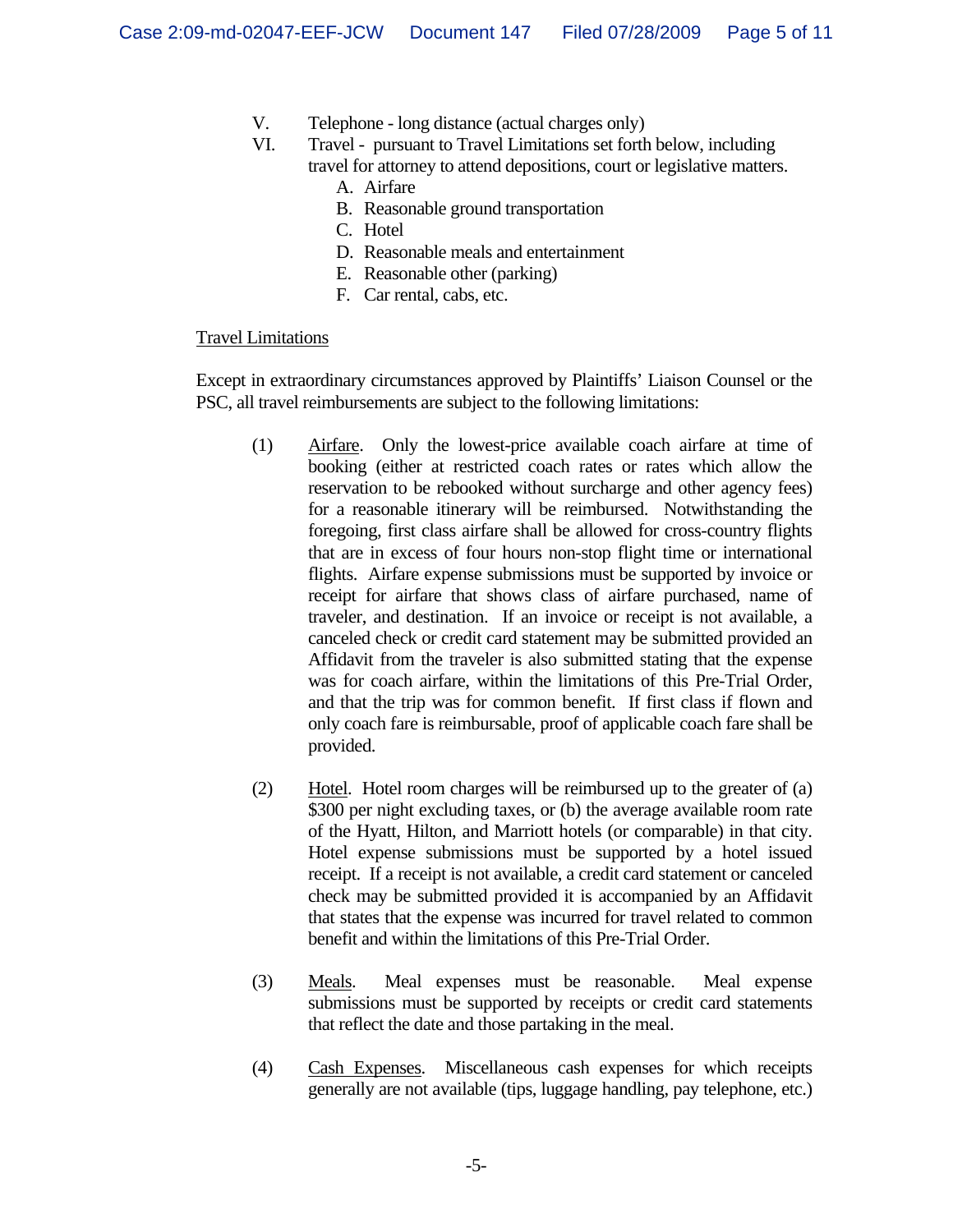will be reimbursed up to \$50.00 per trip, as long as the expenses are properly itemized.

- (5) Rental Automobiles. Luxury automobile rentals will not be fully reimbursed. If luxury automobiles are selected, then the difference between the luxury and non-luxury vehicle rates must be shown on the travel reimbursement form, and only the non-luxury rate may be claimed. Rental automobile expense submissions must be supported by receipts or credit card statements. Such rentals shall be limited for purposes of traveling to or from meetings, hotel, court appearances and airport. The use of hired limousines is discouraged.
- (6) Mileage. Mileage claims must be documented by stating origination point, destination, total actual miles for each trip, and the rate per mile paid by the member's firm. The maximum allowable rate will be the maximum rate allowed by the IRS (currently 55 cents per mile).

### Non-Travel Limitations

The following apply:

- (1) Long Distance and Cellular Telephone: Long distance and cellular telephone charges must be documented. Copies of the telephone bills must be submitted with notations as to which charges relate to this litigation.
- (2) Shipping, Courier, and Delivery Charges: All claimed expenses must be documented with bills showing the sender, origin of the package, recipient, and destination of the package.
- (3) Postage Charges: A contemporaneous postage log or other supporting documentation must be maintained and submitted. Postage charges are to be reported at actual cost.
- (4) Telefax Charges: Contemporaneous records should be maintained and submitted showing faxes sent and received. The per-fax charge shall not exceed \$1.00 per page.
- (5) In-House Photocopy: A contemporaneous photocopy log or other supporting documentation must be maintained and submitted. The maximum copy charge is  $25¢$  per page.
- (6) Secretarial and Clerical Overtime: An itemized description of the task and time spent must be submitted for secretarial and clerical time. All such overtime must be approved before submission by Plaintiffs' Liaison Counsel.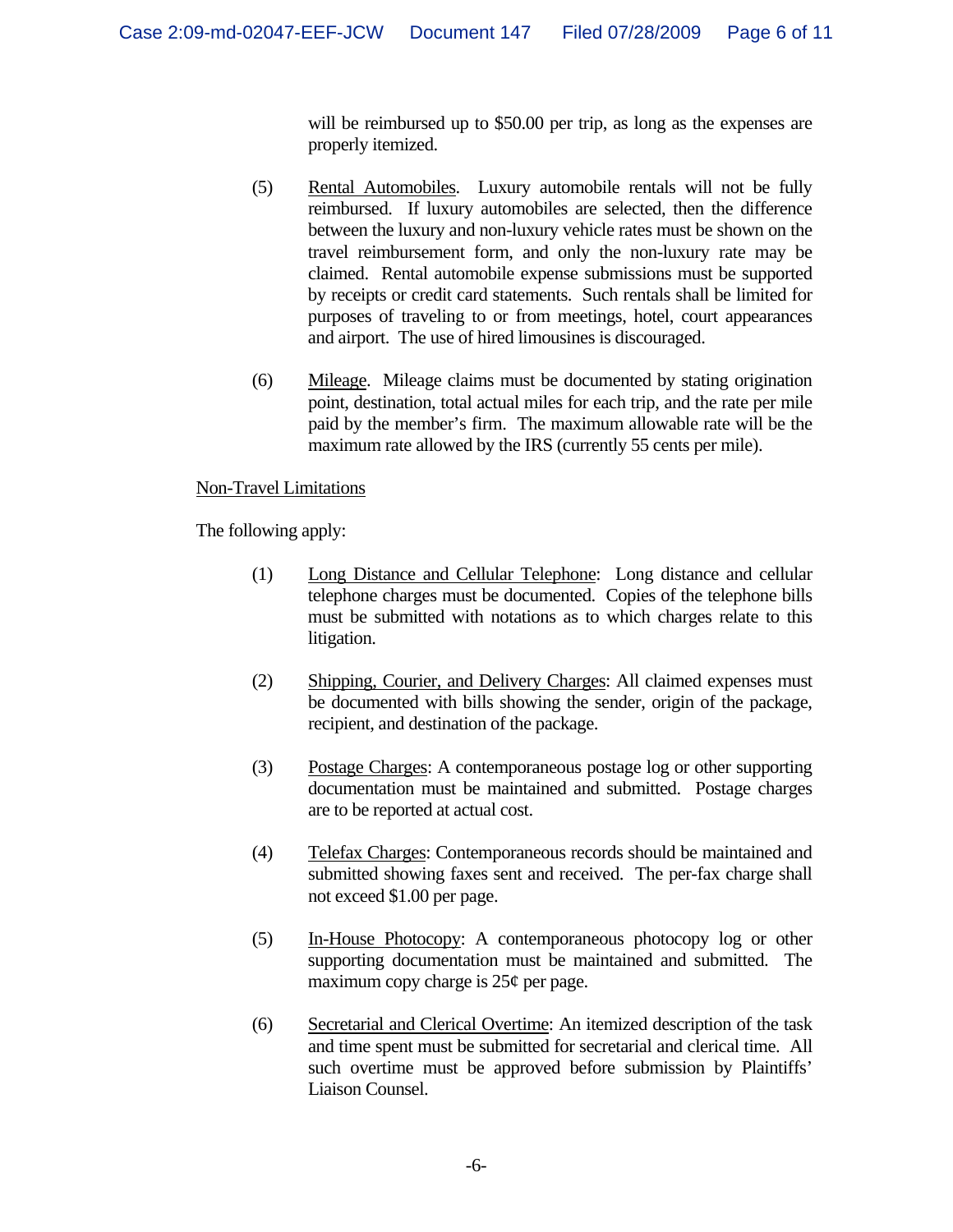(7) Computerized Research - Lexis/Westlaw: Claims for Lexis, Westlaw, and other computerized legal research expenses should be in the exact amount charged to the firm for these research services. All such computerized legal research must be approved by Plaintiffs' Liaison Counsel in advance and before submission.

#### **Procedures To Be Established by Plaintiffs' Liaison Counsel**

 Plaintiffs' Liaison Counsel may establish forms and procedures to implement and carry out the time and expense submissions required by the Court and necessary to compile and maintain the records. These forms shall be made available by Plaintiff's Liaison Counsel or from the Court's website.

 Questions regarding the guidelines or procedures or the completion of any forms should be directed to Plaintiffs' Liaison Counsel, Russ M. Herman, Herman, Herman, Katz & Cotlar, LLP, 820 O'Keefe Avenue, New Orleans, Louisiana 70113, PH: (504) 581-4892, Fax: (504) 561-6024, E-Mail: Drywall@hhkc.com; or Philip Garrett, CPA, Garrett and Company CPA's, 117 Fairgrounds Blvd., Bush, Louisiana 70431, PH: (985) 635-1500, E-Mail: philipgarrettsr@yahoo.com; or the Court.

New Orleans, Louisiana, this 28th day of July, 2009.

fall's  $\frac{1}{\sqrt{2}}$ 

 ELDON E. FALLON UNITED STATES DISTRICT JUDGE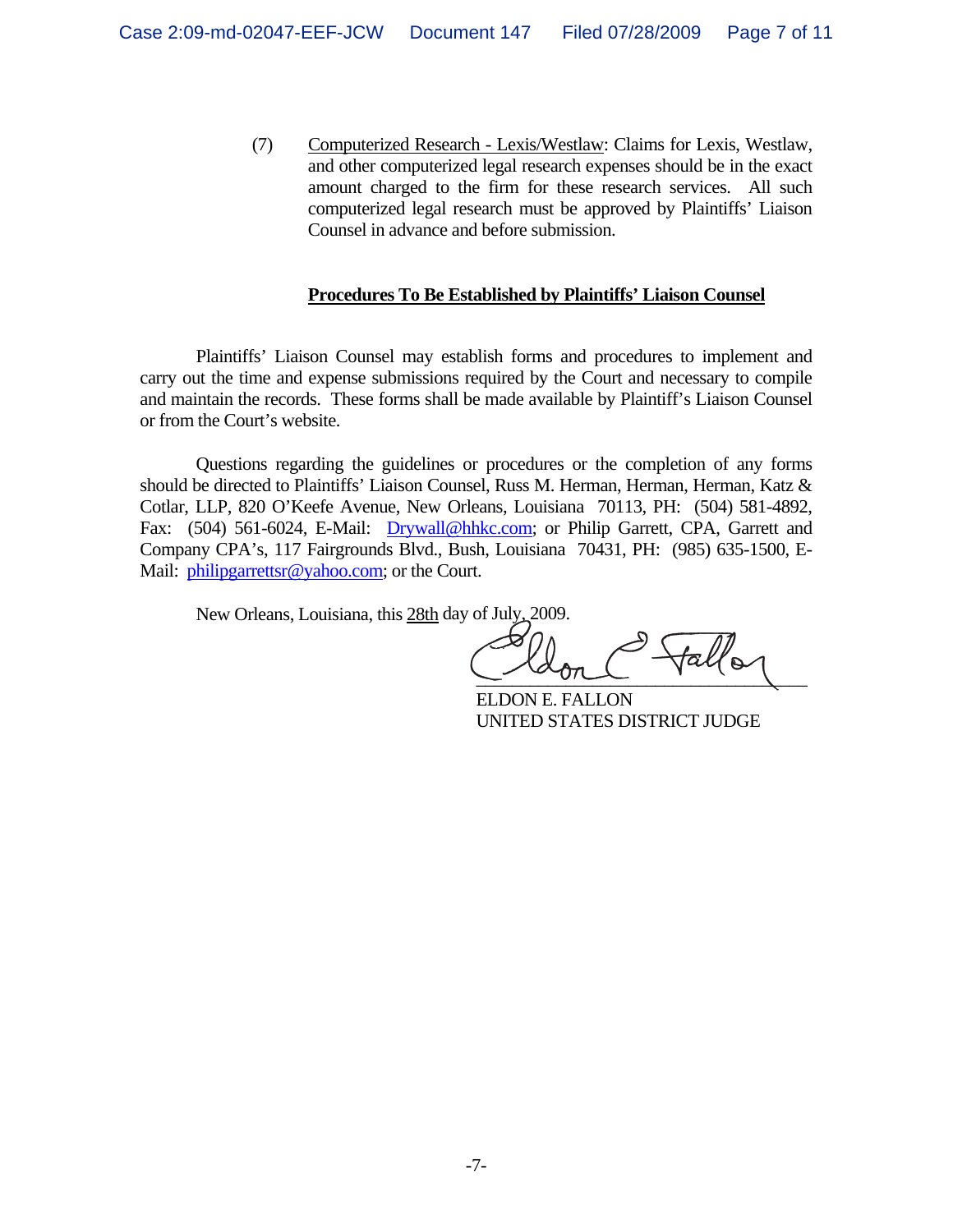Attachment "A"

### **Litigation Task Code Definitions**

The Litigation Code Set is intended for use in all adversarial matters including litigation, binding arbitrations, and regulatory/administrative proceedings. The following definitions elaborate on the intended scope of each phase and task and should guide attorneys in coding time.

#### **Case Assessment. Development and Administration**

Focuses on the case as a whole, the "forest" rather than the "trees".

**Fact Investigation/Development.** All actions to investigate and understand the facts of a matter. Covers interviews of client personnel and potential witnesses, review ofdocuments to learn the facts of the case (but not for document production), work with an investigator, and all related communications and correspondence.

**Analysis/Strategy**. The thinking, strategizing, and planning for a case, including discussions, writing, and meetings on case strategy. Also includes initial legal research for case assessment purposes and legal research for developing a basic case strategy. Most legal research will be under the primary task for which the research is conducted. Once concrete trial preparation begins, use "Other Trial Preparation and Support."

**Experts/Consultants.** Identifying and interviewing experts and consultants (testifying or non-testifying), working with them, and developing expert reports. Does not include preparing for expert depositions, see "Expert Discovery" or time spent with experts/consultants during trial preparation and trial, see "Expert Witnesses."

**Document/File Management.** A narrowly defined task that comprises only the processes of creating and populating document and other databases or filing systems. Includes the planning, design, and overall management of this process. Work of outside vendors in building litigation support databases should be an Expense.

**Budgeting.** Covers developing, negotiating, and revising the budget for a matter.

**Settlement/Non-Binding ADR** All activities directed specifically to settlement. Encompasses planning for and participating in settlement discussions, conferences, and hearings and implementing a settlement. Covers pursuing and participating in mediation and other non-binding Alternative Dispute Resolution (ADR) procedures. Also includes pre-litigation demand letters and ensuing discussions.

**CLE.** Continuing Legal Education related specifically to this matter.

**Other Case Assessment, Development and Administration.** Time not attributable to any other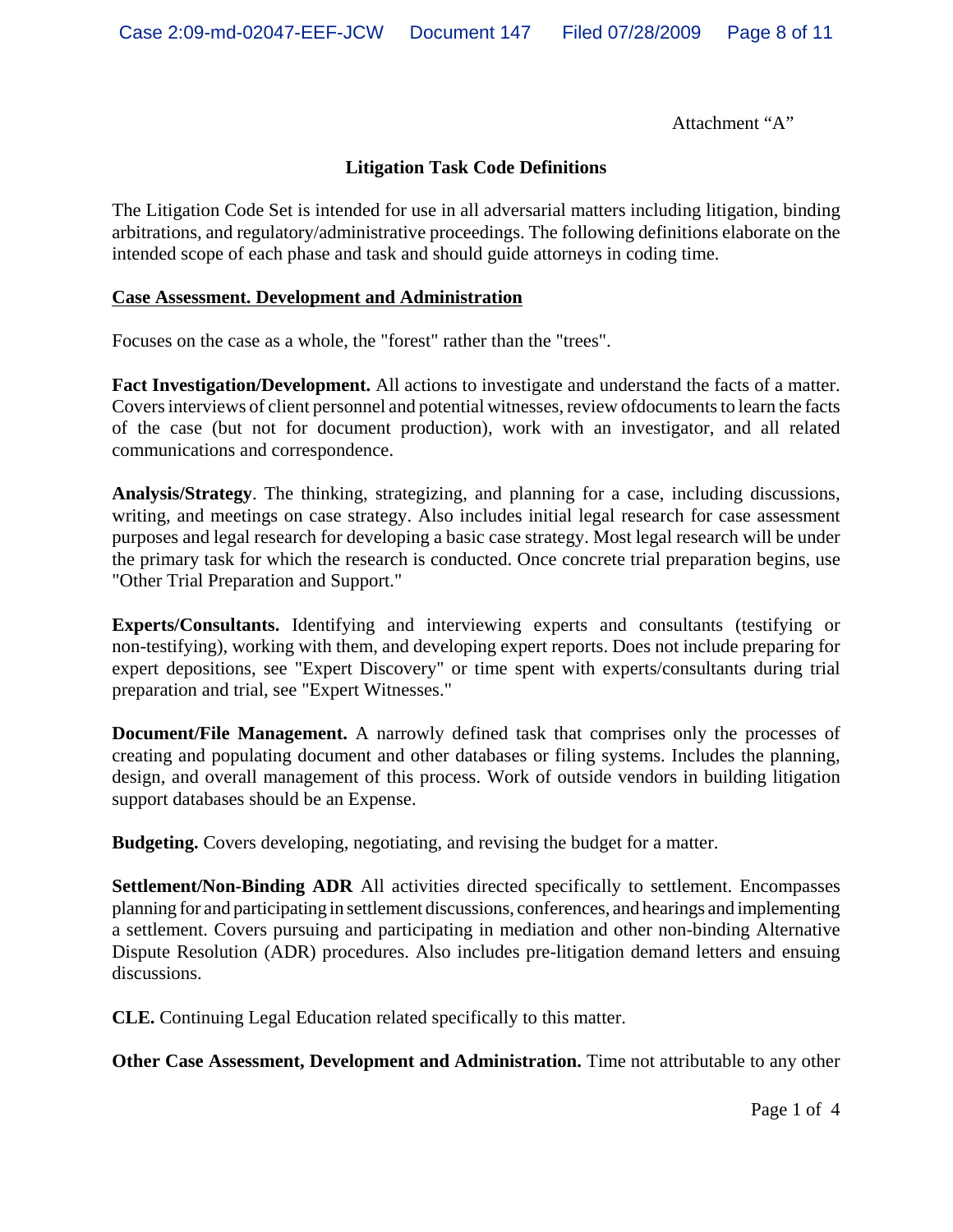overall task. Specific use in a given matter often may be pre-determined jointly by the client and law firm.

## **Pre-Trial Pleadings and Motions**

Covers all pleadings and all pretrial motions and procedures other than discovery.

**Pleadings.** Developing (researching, drafting, editing, filing) and reviewing complaints, answers, counter-claims and third party complaints. Also embraces motions directed at pleadings such as motions to dismiss, motions to strike, and jurisdictional motions.

**Preliminary Injunctions/Provisional Remedies.** Developing and discussing strategy for these remedies, preparing motions, affidavits and briefs, reviewing opponent's papers, preparing for and attending court hearing, preparing witnesses for the hearing, and effectuating the remedy.

**Court Mandated Conferences.** Preparing for and attending hearings and conferences required by court order or procedural rules (including Rule 16 sessions) other than settlement conferences. Dispositive Motions. Developing and discussing strategy for or opposing motions for judgment on the pleadings and motions for complete or partial summary judgment, preparing papers, reviewing opponent's papers, defensive motions (e.g., motion to strike affidavit testimony, Rule 56(f) motion), and preparing for and attending the hearing.

**Other Written Motions/Submissions.** Developing, responding to, and arguing all motions other than dispositive motions, pleadings, and discovery, such as motions to consolidate, to bifurcate, to remand, to stay, to compel arbitration, for MDL treatment and for change of venue.

**Class Action Certification and Notice.** Proceedings unique to class action litigation and derivative suits such as class certification and notice.

### **Discovery**

Includes all work pertaining to discovery according to court or agency rules.

**Written Discovery.** Developing, responding to, objecting to, and negotiating interrogatories and requests to admit. Includes mandatory meet-and-confer sessions. Also covers mandatory written disclosures as under Rule 26(a).

**Document Production.** Developing, responding to, objecting to, and negotiating document requests, including the mandatory meet-and-confer sessions to resolve objections. Includes identifying documents for production, reviewing documents for privilege, effecting production, and preparing requested privilege lists. (While a general review of documents produced by other parties falls under this task, coding and entering produced documents into a data base is "Document/File Management" and reviewing documents primarily to understand the facts is "Fact Investigation/Development."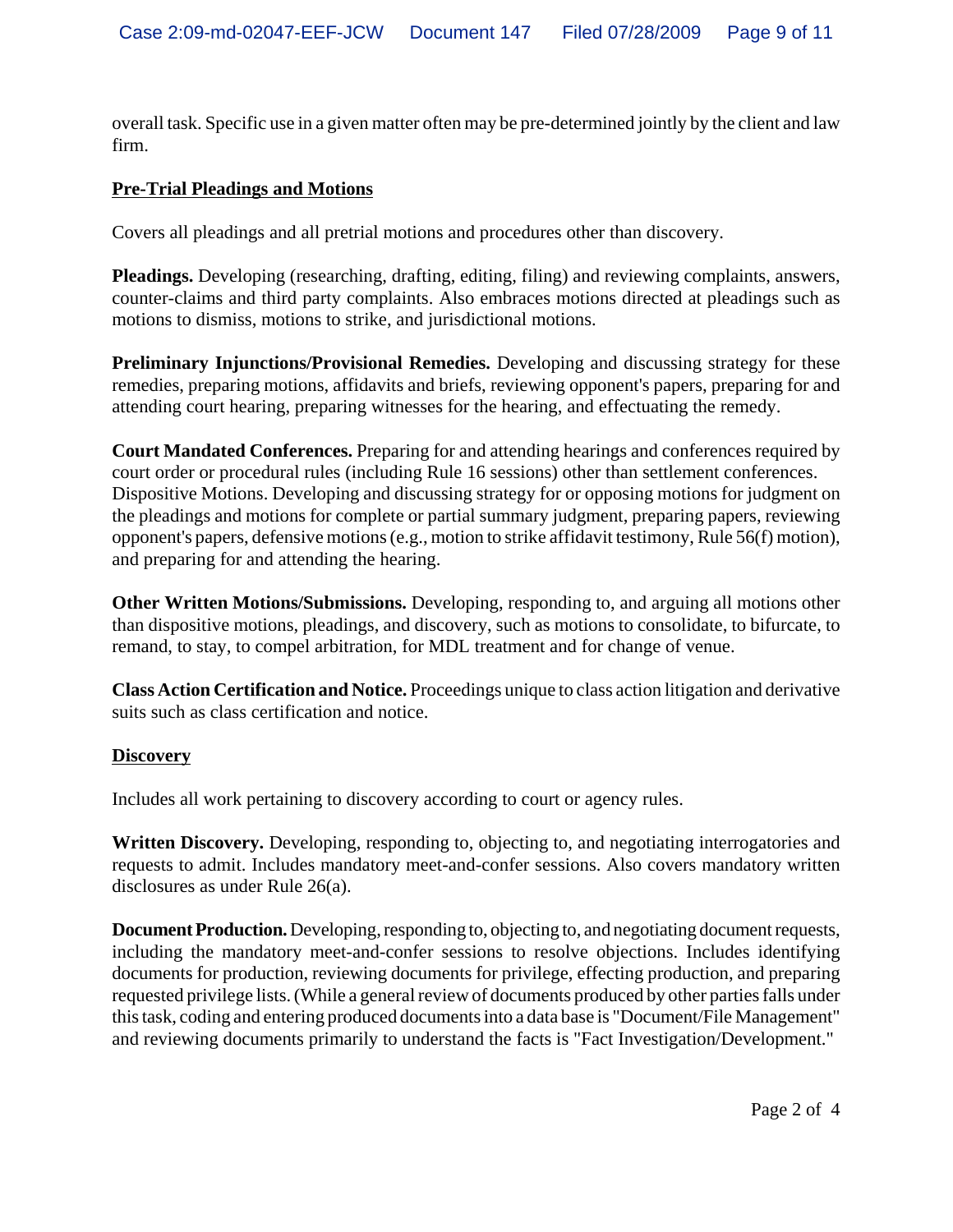**Depositions.** All work concerning depositions, including determining the deponents and the timing and sequence of depositions, preparing deposition notices and subpoenas, communicating with opposing or other party's counsel on scheduling and logistics, planning for and preparing to take the depositions, discussing deposition strategy, preparing witnesses, reviewing documents for deposition preparation, attending depositions, and drafting any deposition summaries.

**Expert Discovery.** Same as "Depositions," but for expert witnesses.

**Discovery Motions.** Developing, responding to, and arguing all motions that arise out of the discovery process. Includes the protective order process.

**Other Discovery.** Less frequently used forms of discovery, such as medical examinations and on-site inspections.

### **Trial Preparation and Trial**

Commences when lawyer and client determine that trial is sufficiently likely and imminent so that the process of actually preparing for trial begins. It continues through the trial and post-trial proceedings in the trial court. Once trial begins, lawyers who appear in court presumptively should bill their court time to "Trial and Hearing Attendance." Litigation work outside the courtroom during this phase (e.g., evenings, weekends and the time of other attorneys and support personnel), should continue to be classified using "Other Trial Preparation and Support."

**Fact Witnesses.** Preparing for examination and cross-examination of non-expert witnesses.

**Expert Witnesses.** Preparing for examination and cross-examination of expert witnesses.

**Written Motions/Submissions.** Developing, responding to and arguing written motions during preparation for trial and trial, such as motions in limine and motions to strike proposed evidence. Also includes developing other written pre-trial and trial filings, such as jury instructions, witness lists, proposed findings of fact and conclusions of law, and trial briefs.

**Other Trial Preparation and Support.** All other time spent in preparing for and supporting a trial, including developing overall trial strategy, preparing opening and closing arguments, establishing an off-site support office, identifying documents for use at trial, preparing demonstrative materials, etc.

**Trial and Hearing Attendance.** Appearing at trial, at hearings and at court-mandated conferences, including the pre-trial conferences to prepare for trial. For scheduling conferences that are denominated as "Pre-Trial Conferences", but not directed toward conduct of the trial, use "Court Mandated Conferences."

**Post-Trial Motions and Submissions.** Developing, responding to and arguing all post-verdict matters in the trial court, such as motions for new trial or j.n.o.v., for stay pending appeal, bills of